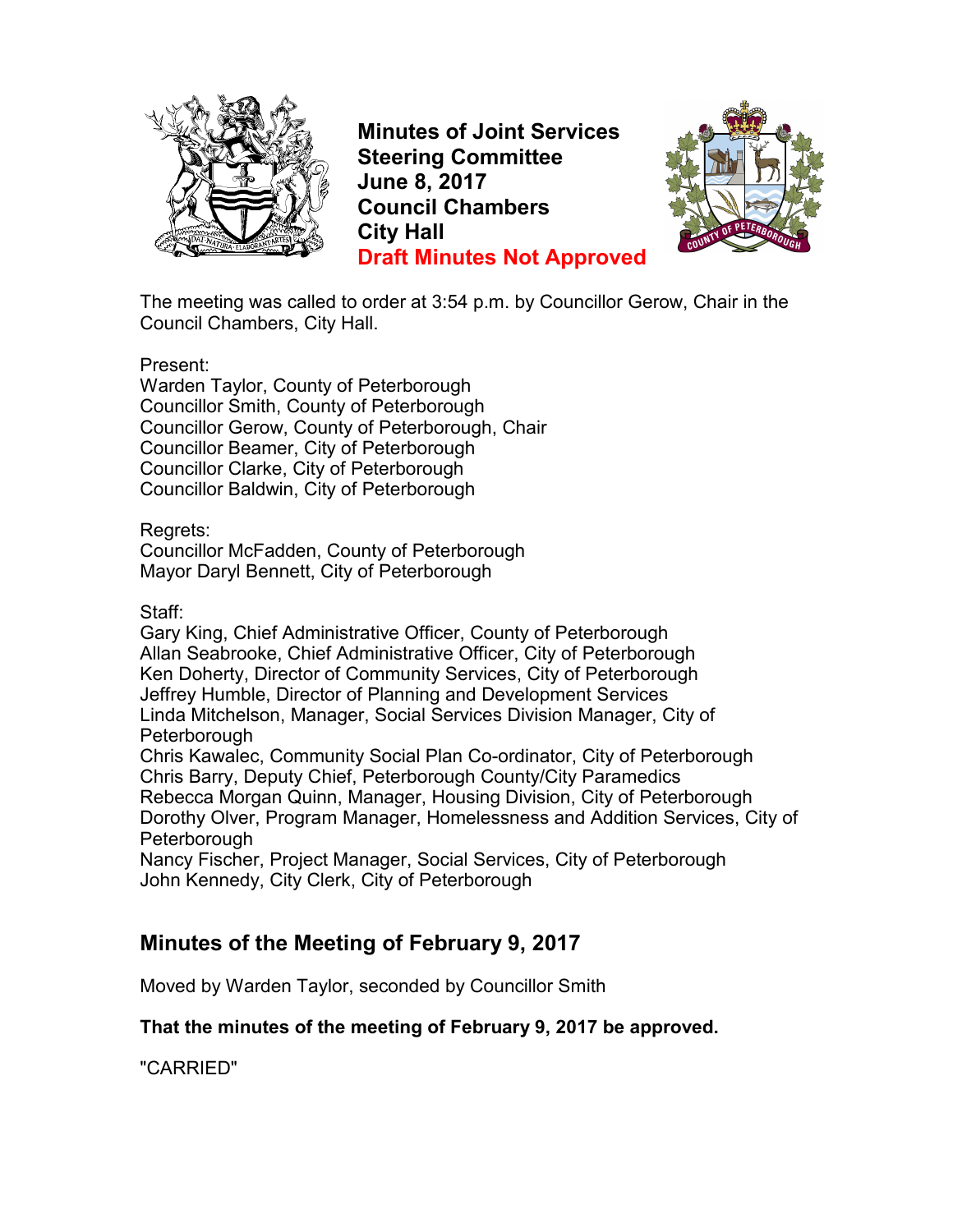## **Disclosure of Pecuniary Interest**

There were no disclosures of Pecuniary Interest.

## **Minutes for Information**

Moved by Councillor Beamer, seconded by Councillor Clarke

**That the AHAC (Affordable Housing Action Committee) minutes of January 12, February 9, and March 9, 2017 be received, as amended, for information.** 

"CARRIED"

## **Chief of Paramedics, County of Peterborough Peterborough County/City Paramedic 2016 Year-end Report**

Moved by Councillor Beamer, seconded by Councillor Baldwin

**That Joint Services Steering Committee receive the report for information only.** 

"CARRIED"

## **Director of Planning & Development Services, City of Peterborough Report PLHDJSSC17-001 10-year Housing and Homelessness Plan: Progress Report 2016**

Rebecca Morgan-Quinn, Manager of Housing, made a presentation.

Moved by Councillor Clarke, seconded by Councillor Smith

**That Joint Services Steering Committee endorse the recommendation outlined in Report PLHDJSSC17-001 dated June 8, 2017, of the Director of Planning and Development Services, as follows:** 

**That the 10-year Housing and Homelessness Plan: Progress Report 2016 and presentation be received for information.** 

"CARRIED"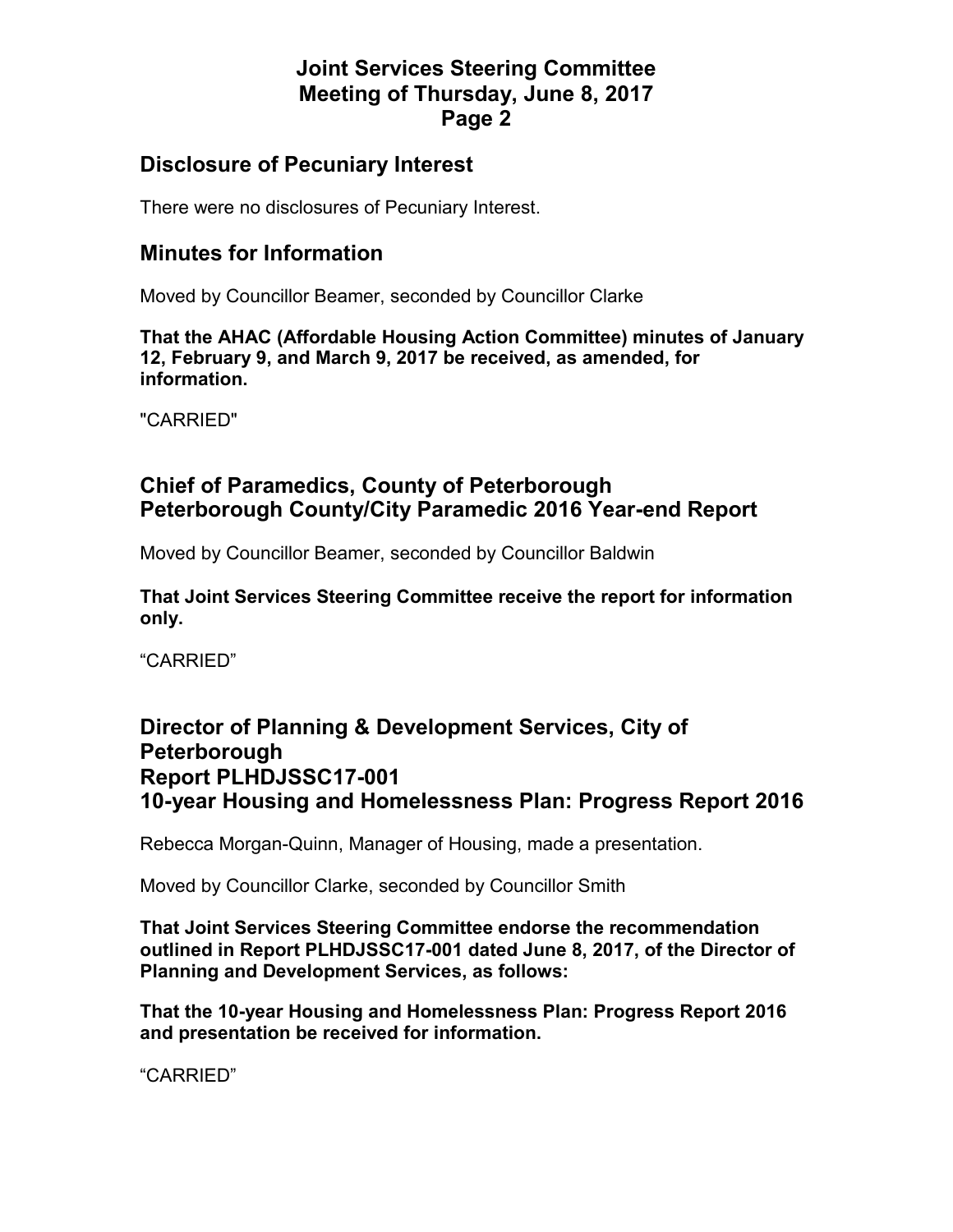## **Director of Community Services, City of Peterborough Report CSSSJSSC17-004 Community Wellbeing Plan Process**

Linda Mitchelson, Manager of Social Services and Nancy Fischer, Project Manager, Social Services made a presentation.

Moved by Councillor Smith, seconded by Councillor Clarke

#### **That the Joint Services Steering Committee approves the recommendations outlined in Report CSSSJSSC17-004 dated June 8, 2017, of the Director of Community Services, as follows:**

- **a) That the presentation by the Manager of Social Services be received; and**
- **b) That the development of a Community Wellbeing Plan as outlined in the report be endorsed.**

"CARRIED"

## **Director of Community Services, City of Peterborough Report CSSSJSSC17-005 Homelessness Enumeration and Delegation of Authority**

Moved by Councillor Baldwin, seconded by Councillor Clarke

**That the Joint Services Steering Committee endorse the recommendations outlined in Report CSSSJSSC17-005 dated June 8, 2017, of the Director of Community Services, as follows:** 

- **a) That the report be received for information;**
- **b) That the City as Service Manager conduct an enumeration of homelessness people in March 2018 in partnerships with the United Way Peterborough, community agencies and volunteers over a period of 1 week at various locations in the City and County; and**
- **c) That delegation of authority be provided to the CAO to approve any provincially funded or provincially directed homelessness programs or initiatives and the necessary associated plans or reports that must be submitted to the Province.**

"CARRIED"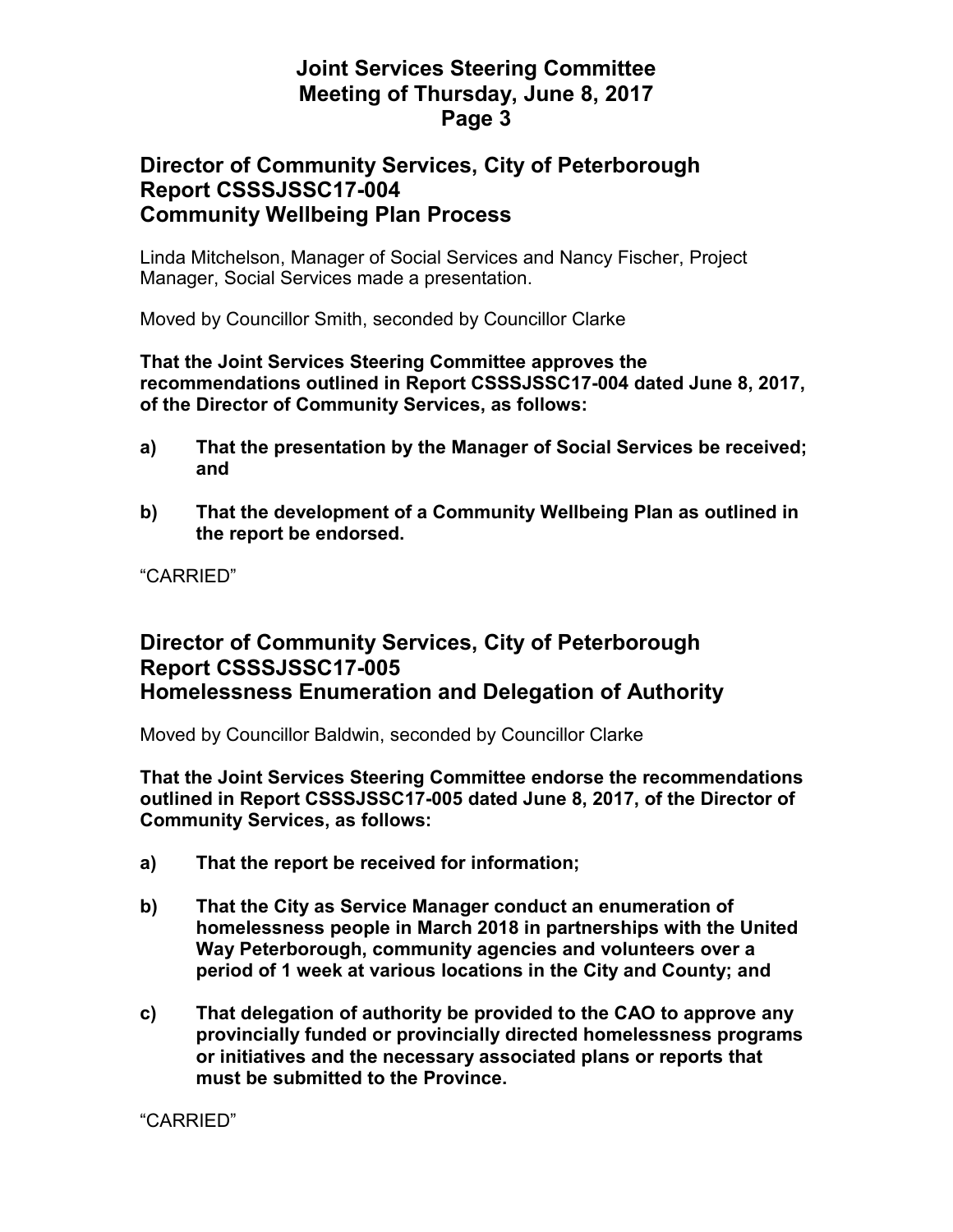### **Director of Community Services, City of Peterborough Report CSSSJSSC17-006 Creation of an Age-friendly Peterborough Advisory Committee**

Moved by Councillor Clarke, seconded by Councillor Taylor

**That the Joint Services Steering Committee endorse the recommendations outlined in Report CSSSJSSC16-006 dated June 8, 2017, of the Director of Community Services, as follows:** 

- **a) That as of June 26, 2017, an eleven member AFPAC be created to:** 
	- **i. Be an Advisory Committee of Council reporting to the Joint Services Steering Committee;**
	- **ii. Include one Member of City Council and one Member of County Council; and**
	- **iii. Be given the authority to establish sub-committees as necessary.**
- **b) That the AFPAC be included in the Consolidated Municipal Services Management Agreement, between the City and County and that this be reflected by a letter between the parties;**
- **c) That the following candidates be appointed Members of the first AFPAC for a term of June 26, 2017 to March 1, 2019 and that a Member from both City Council and County Council be appointed as soon as possible for the same time period:** 
	- **Danielle Belair**
- **Kerri Davies**
- **Dawn Berry-Merriam Ann MacLeod** 
	-

• **Alan Cavell** 

- **Mark Skinner**
- **d) That City and County Councils be encouraged to adopt the Terms of Reference for the Age-Friendly Peterborough Advisory Committee as outlined in Appendix A and to proceed with approval of appointments accordingly.**

"CARRIED"

### **Other Business**

There were no items of Other Business.